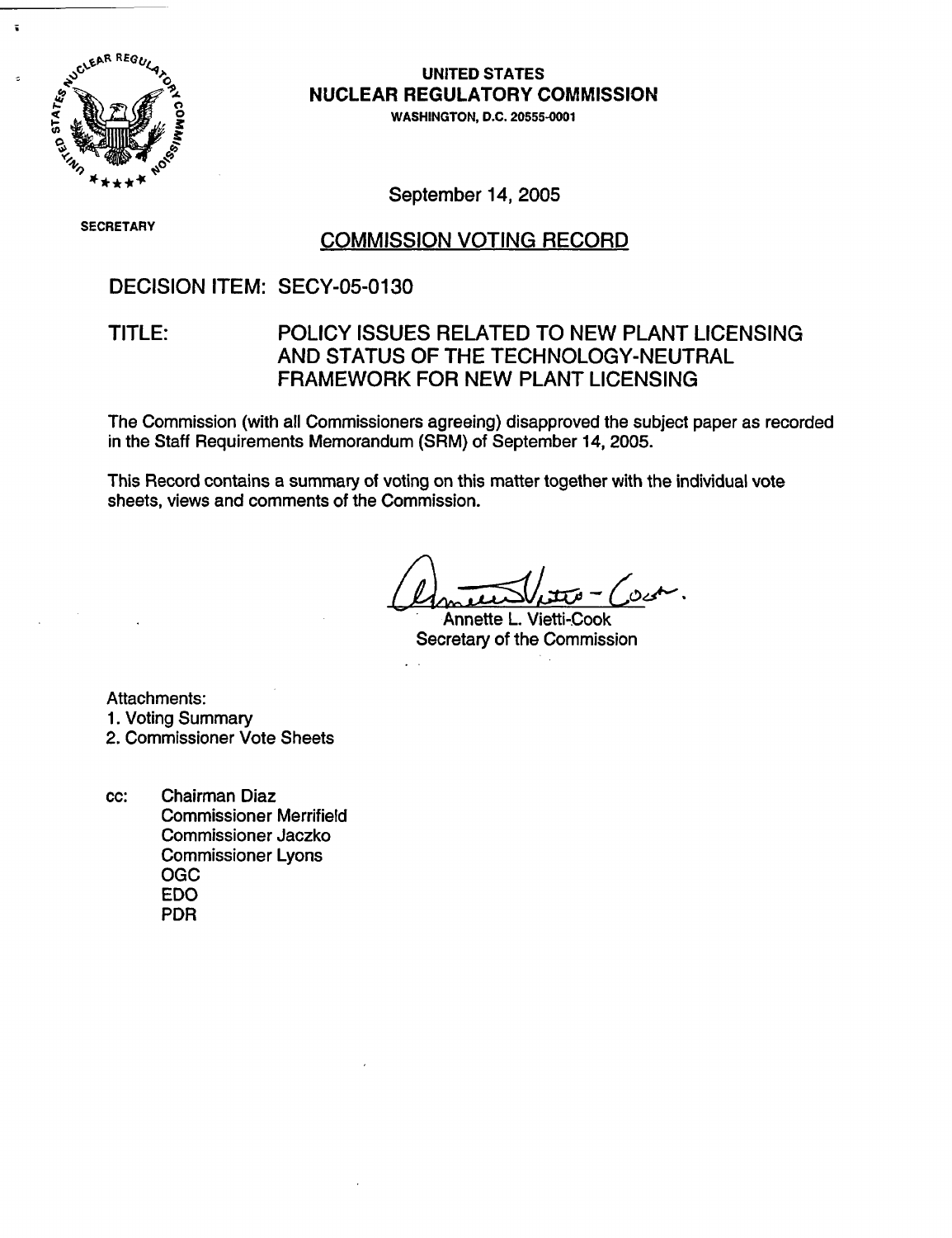## VOTING SUMMARY - SECY-05-0130

 $\hat{\mathbf{t}}$ 

## RECORDED VOTES

|                         | <b>NOT</b><br>APRVD DISAPRVD ABSTAIN PARTICIP COMMENTS |    | <b>DATE</b> |
|-------------------------|--------------------------------------------------------|----|-------------|
| CHRM. DIAZ              | X                                                      | X. | 8/26/05     |
| <b>COMR. MERRIFIELD</b> | X                                                      | X. | 9/7/05      |
| COMR. JACZKO            | X                                                      | X. | 9/2/05      |
| <b>COMR. LYONS</b>      |                                                        | X  | 9/2/05      |

#### COMMENT RESOLUTION

In their vote sheets, all Commissioners disapproved the staff's recommendation and provided some additional comments. Subsequently, the comments of the Commission were incorporated into the guidance to staff as reflected in the SRM issued on September 14, 2005.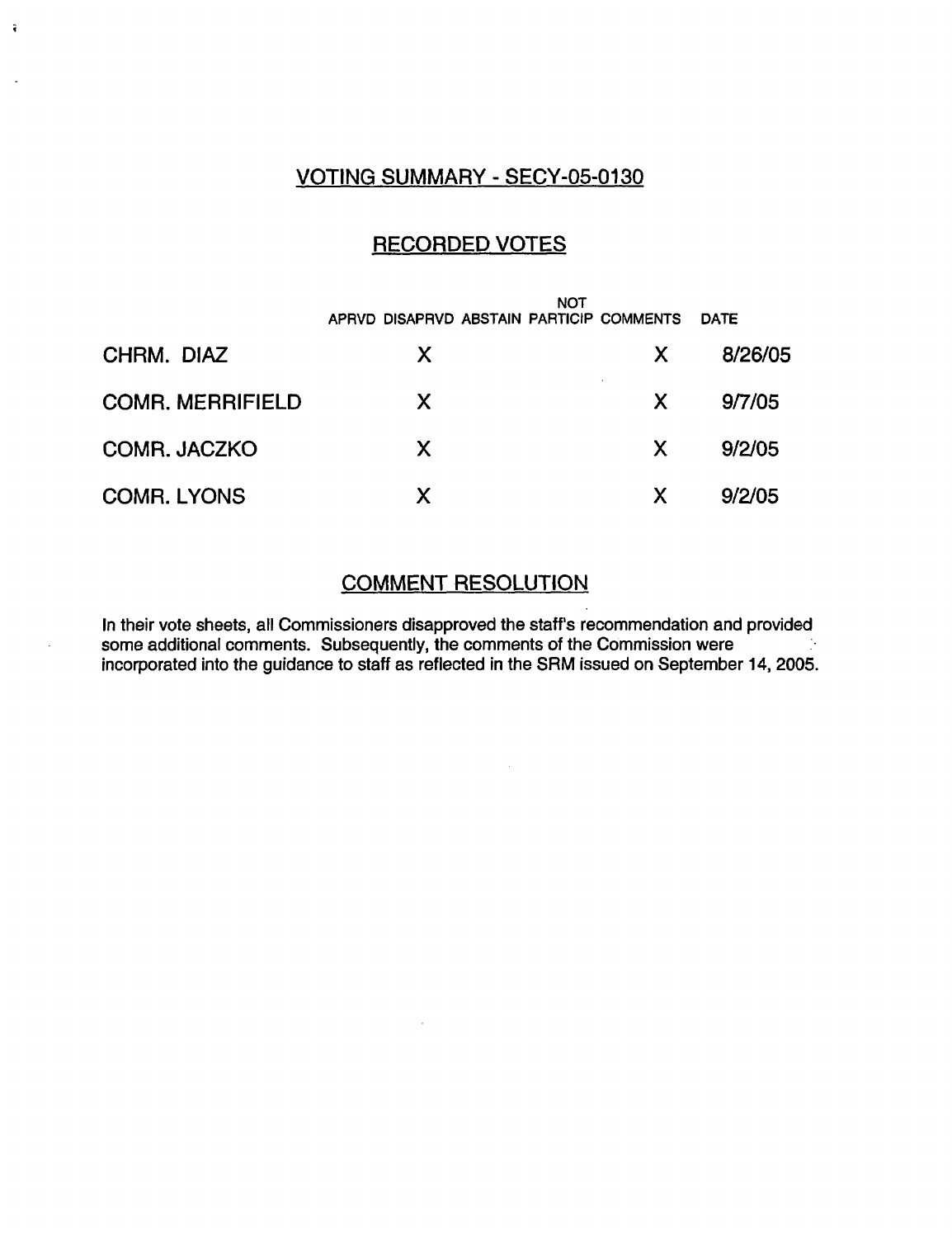# RESPONSE SHEET

Annette Vietti-Cook, Secretary TO:

CHAIRMAN DIAZ FROM:

SUBJECT: SECY-05-0130 - POLICY ISSUES RELATED TO NEW PLANT LICENSING AND STATUS OF THE TECHNOLOGY-NEUTRAL FRAMEWORK FOR NEW PLANT LICENSING

Approved \_\_\_\_\_\_ Disapproved \_xx \_\_\_\_\_\_ Abstain w/comments<br>  $\downarrow \downarrow \downarrow \downarrow \downarrow \downarrow$  Abstain

Not Participating

COMMENTS:

See attached comments.

SIGNATURE /

<u>Aug 26,05</u><br>DATE 0

Entered on "STARS" Yes  $\sqrt{\phantom{a}}$  No $\phantom{a}\phantom{a}\phantom{a}$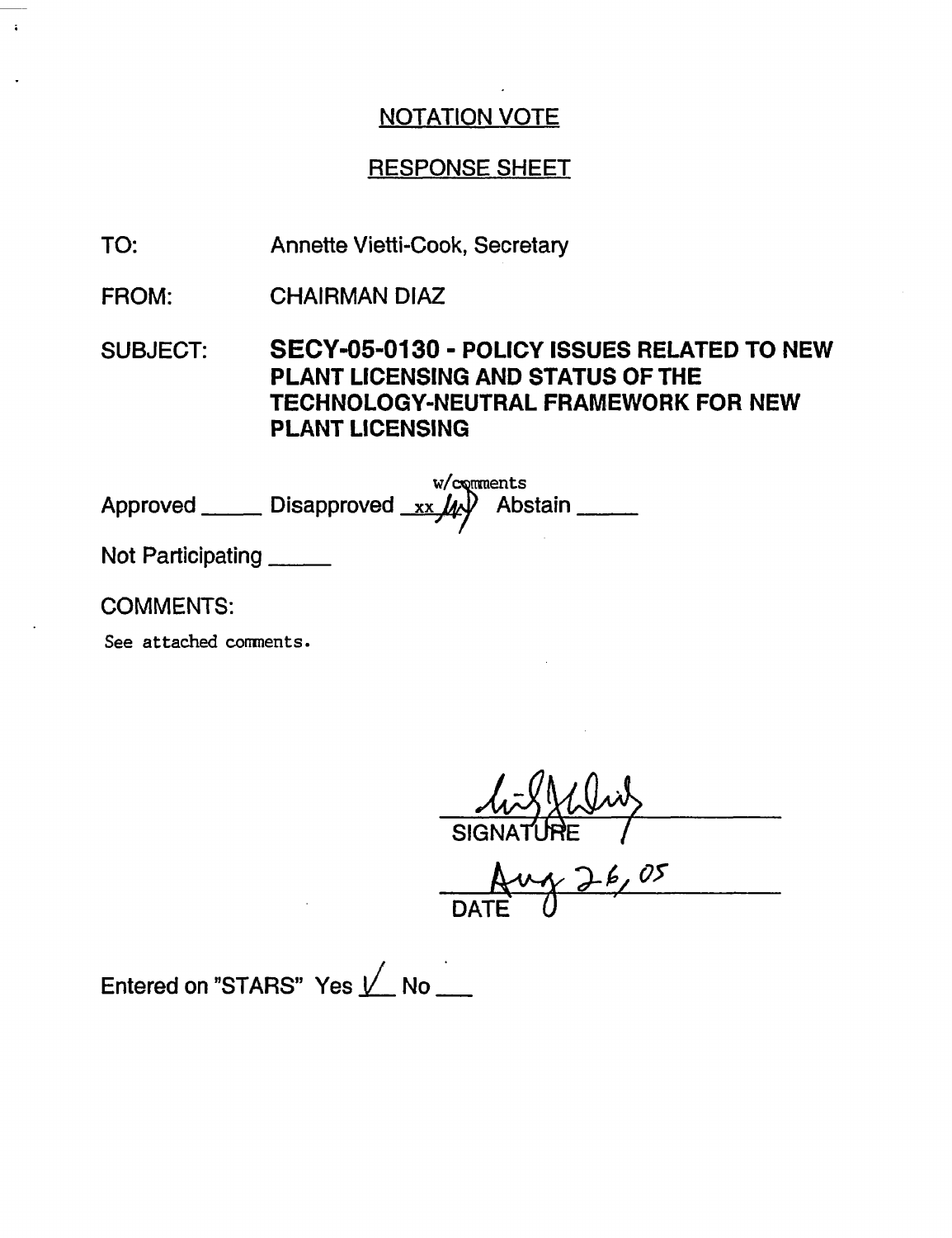#### Chairman Diaz' Comments on SECY-05-0130

I disapprove the staff recommendations in SECY-05-0130. Several issues need to be fully considered to achieve the desired result. Furthermore, the important policy issue recommendations contained in SECY-05-0130 have not had the benefit of Advisory Committee on Reactor Safeguards (ACRS) review and comments.

The staff should proceed to take the following actions:

- The staff recommendations on the two policy issues (level of safety and integrated risk) should be presented to the ACRS for review. The staff should then consider ACRS comments in developing a subsequent notation vote paper addressing these policy issues.
- The framework described in this paper involves criteria for technical requirements and should be subjected to the rulemaking process. The staff should develop expeditiously an Advanced Notice of Proposed Rulemaking (ANPR) to consider the spectrum of issues relating to risk-informing the reactor requirements. The formal program to riskinform Part 50, as well as other related risk-informed efforts, should be incorporated into this ANPR. Safety, security and preparedness should be integrated throughout this effort.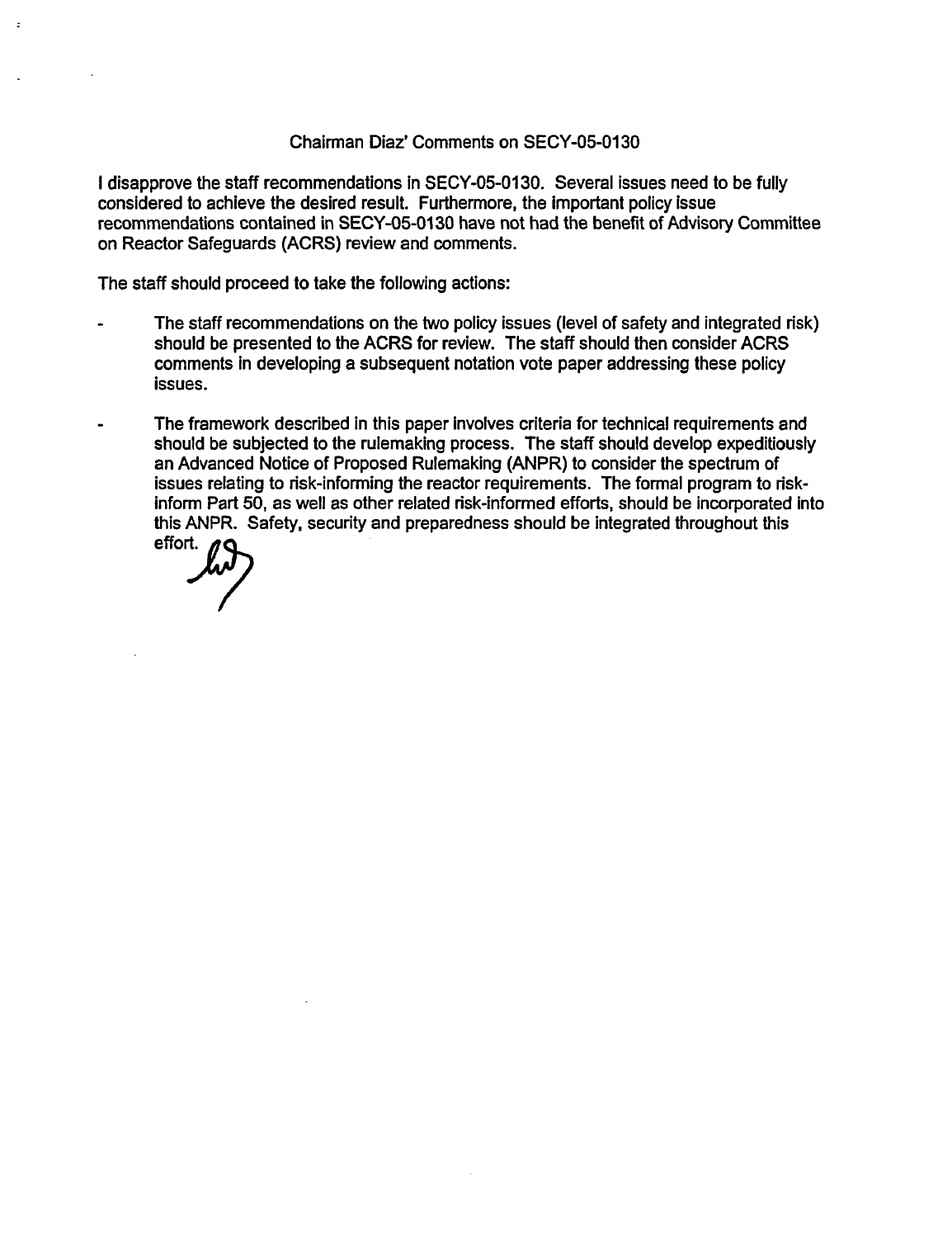## RESPONSE SHEET

Annette Vietti-Cook, Secretary TO:

COMMISSIONER MERRIFIELD FROM:

SUBJECT: **SECY-05-0130** - **POLICY** ISSUES RELATED TO NEW PLANT LICENSING AND STATUS OF THE TECHNOLOGY-NEUTRAL FRAMEWORK FOR NEW PLANT LICENSING

Approved Disapproved Vabstain Not Participating \_\_\_\_\_

COMMENTS:

See articled anet.

*.,ql, /.,,* **DATE** 

Entered on "STARS" Yes  $\angle'$  No \_\_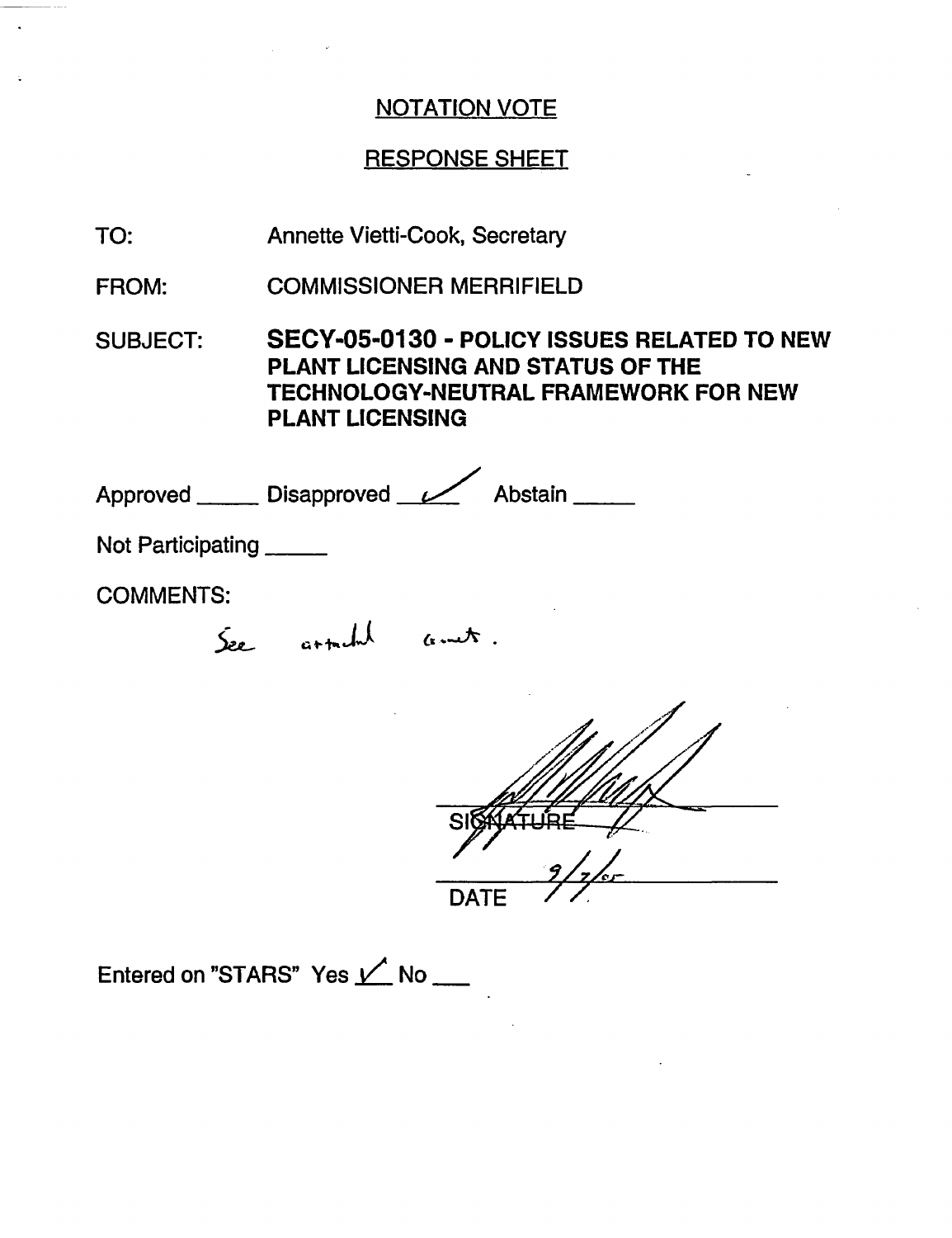#### Commissioner Merrifield's Comments on SECY-05-0130

At this time, I disapprove the staff recommendations on specifying the minimum level of safety for new reactor designs, and the proposal on the integrated risk from modular or multiple reactors at a site. I agree that these difficult policy issues must be resolved to support the technology-neutral framework for new reactor licensing, and I commend the staff for holding a public workshop to engage stakeholders on these issues early in the process, but I believe it is premature to ask the Commission to decide on these important policy issues before the Advisory Committee on Reactor Safeguards provides comments to the Commission.

In addition, the issue of a risk-informed technology-neutral framework for new reactor licensing should no longer be considered a stand-alone effort. The Commission has already directed the staff to develop an integrated plan to risk-inform Part 50, and I agree with Chairman Diaz that it is time to develop an Advanced Notice of Proposed Rulemaking (ANPR) to consider the wide spectrum of issues related to risk-informing the regulations for both existing plants and new reactors. Risk-informing the regulations in Part **50** has the potential to focus licensee and NRC resources on the most safety significant issues facing the current fleet of operating reactors. Likewise, the evolutionary advanced light water reactor designs may derive some benefit in licensing space from risk-informing the regulations, although I believe it may be too late for rulemaking to affect any near-term design certification or combined license applications that may be received in the next few years. The Generation IV non-light water reactor designs, which are still several years away, will be the primary beneficiaries of the technology-neutral framework.

That said, while I support moving forward with an ANPR to lay the issues on the table for the current fleet of reactors, the next generation advanced light water designs, and the non-light water designs of the future, I have reservations about committing too many resources to support the technology neutral framework and non-light water designs, at the expense of currently operating reactors and the advanced light water designs. I believe an ANPR is the best vehicle to provide stakeholders the opportunity to comment on the full spectrum of issues associated with risk-informing the regulations, and resolution of the public comments will aid the staff in developing a cogent plan to risk-inform the regulations for both the power reactors operating today, as well as those that may be built tomorrow.

*Y17,05-*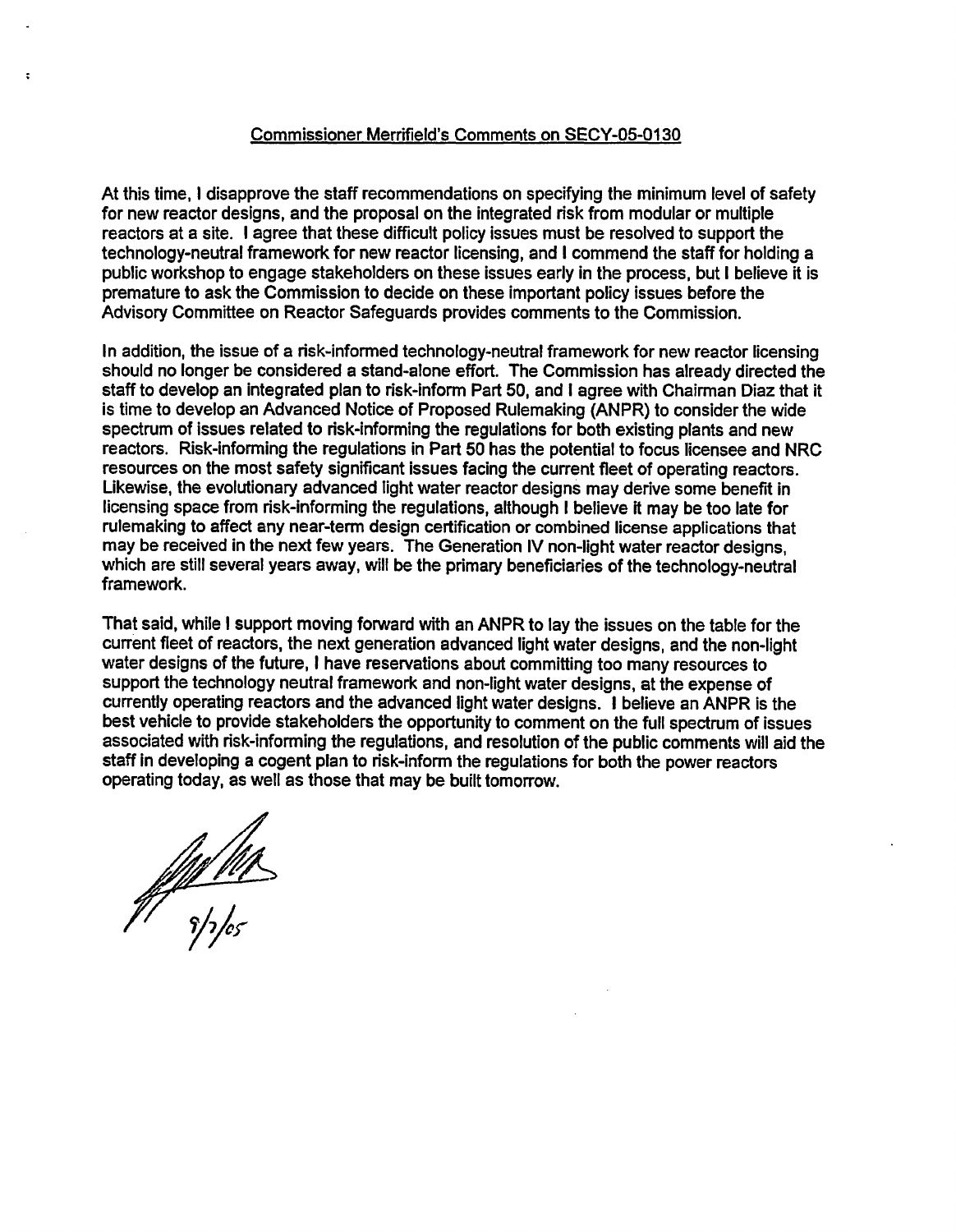## RESPONSE SHEET

- TO: Annette Vietti-Cook, Secretary
- FROM: COMMISSIONER JACZKO

SUBJECT: **SECY-05-0130** - **POLICY ISSUES RELATED TO** NEW **PLANT LICENSING AND STATUS OF THE** TECHNOLOGY-NEUTRAL FRAMEWORK FOR NEW PLANT LICENSING

Approved \_\_\_\_\_\_\_ Disapproved \_\_\_ x\_\_\_\_ Abstain

Not Participating \_\_\_\_\_\_\_

 $\overline{z}$ 

COMMENTS: See attached comnents.

**SIGNATURE** °l *t1,aI D*

DATE

Entered on "STARS" Yes  $\times$  No \_\_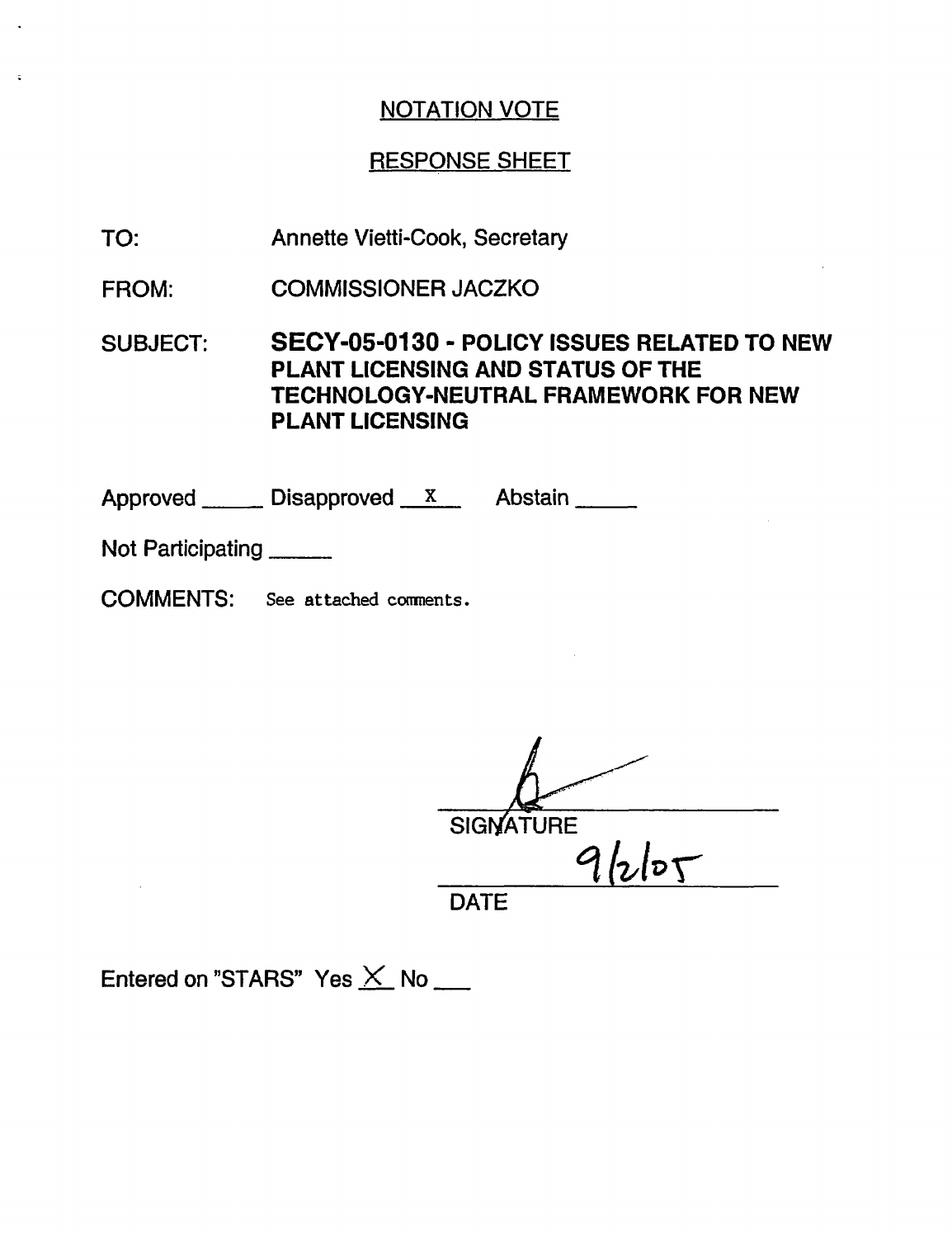#### Commissioner Jaczko's Comments **on SECY-05-0130** Policy Issues Related to New Plant Licensing and Status of the Technology-Neutral Framework for New Plant Licensing

I disapprove the staff paper on Policy Issues Related to New Plant Licensing. I appreciate the staff efforts to seek and incorporate stakeholder views on this important subject; however, I believe the Commission would make a more informed decision on this issue after additional development of the framework by the staff and additional stakeholder input, especially from the Advisory Committee on Reactor Safeguards. The crucial policy elements identified by the staff such as containment requirements, enhanced safety standards, emergency preparedness requirements and co-located reactor risk should be considered by the Commission in a single paper, allowing the Commission to fully understand how each of these elements - together or separate affects the entire framework.

 $5$ ory B. Jaczko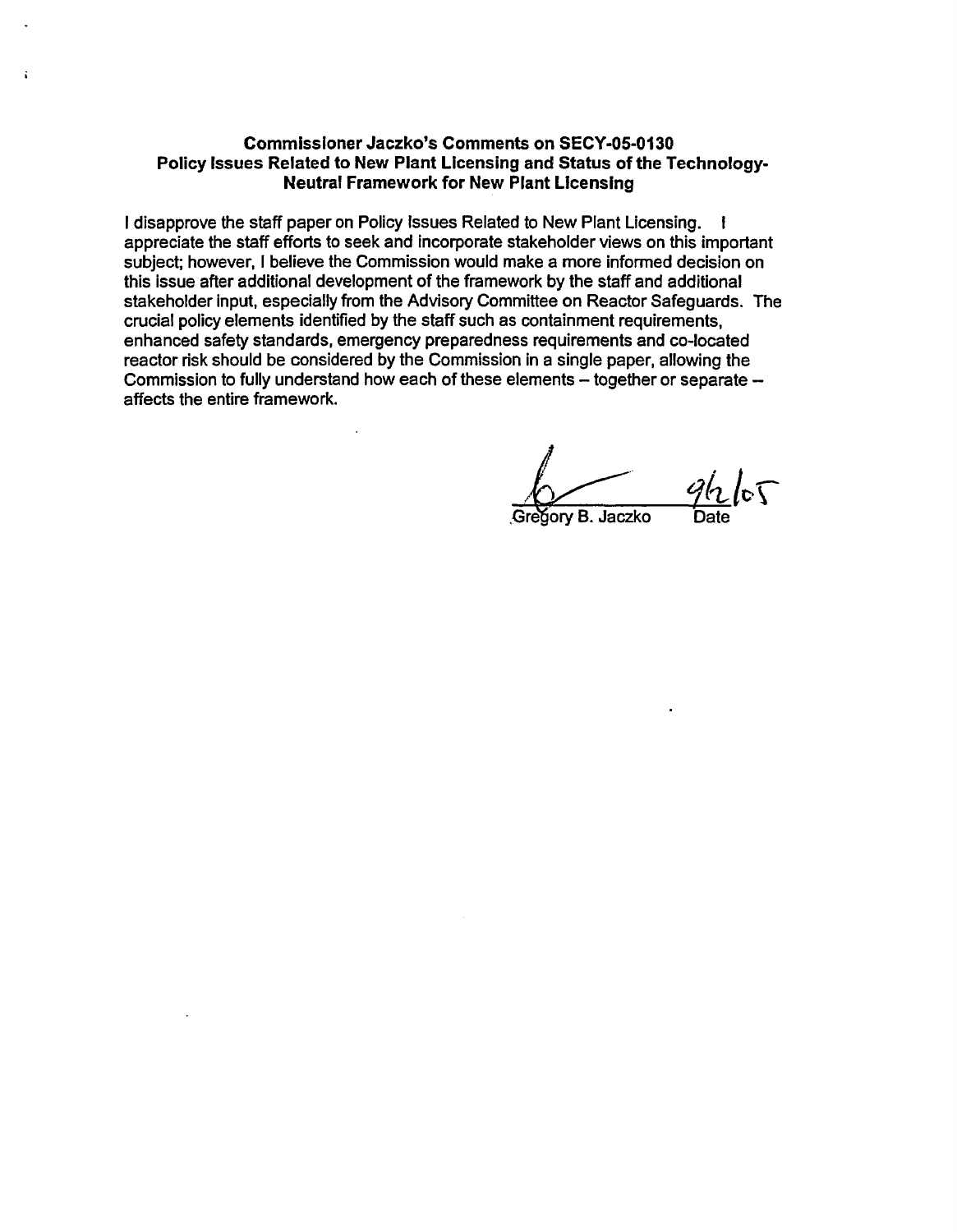### RESPONSE SHEET

TO: Annette Vietti-Cook, Secretary

FROM: COMMISSIONER LYONS

SUBJECT: SECY-05-0130 - POLICY **ISSUES** RELATED **TO** NEW PLANT **LICENSING AND STATUS OF THE** TECHNOLOGY-NEUTRAL FRAMEWORK FOR NEW PLANT LICENSING

Approved **Disapproved** X Abstain **ADSTA** 

Not Participating

COMMENTS:

See attached comments.

SIGNATURE

*9i/,,* /0-

DATE

Entered on "STARS" Yes  $\sqrt{N}$  No  $\sqrt{N}$